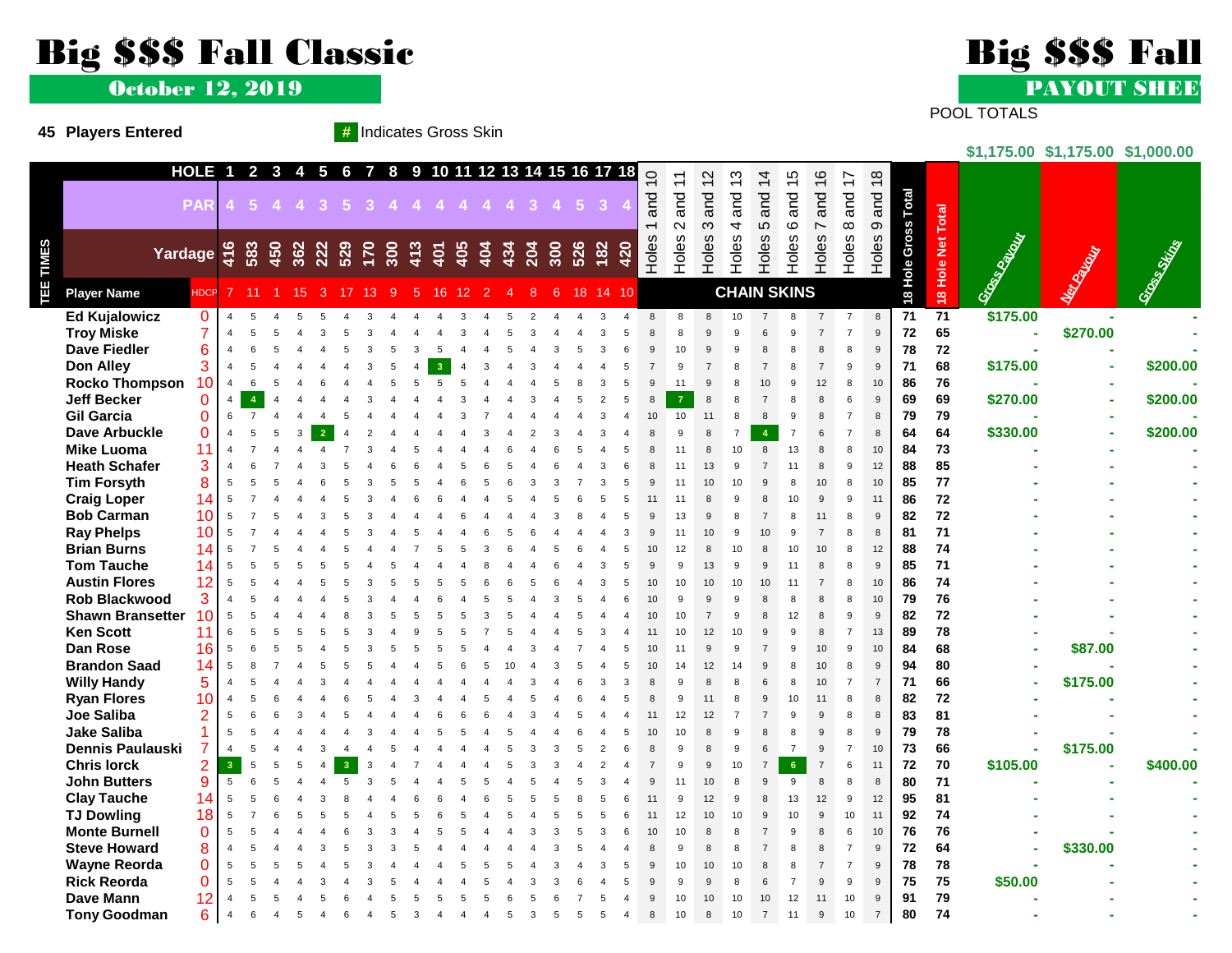| Kyle Kaufman                   | 0           |                |  |  |  |  |  |  |  |   |    |    |              |    |   |    |    |   | 9              | 79 | 79         |         |         |  |
|--------------------------------|-------------|----------------|--|--|--|--|--|--|--|---|----|----|--------------|----|---|----|----|---|----------------|----|------------|---------|---------|--|
| <b>Mark West</b>               | 0           | $\overline{4}$ |  |  |  |  |  |  |  |   |    |    | 10           | 8  |   |    | 8  | 8 | 8              | 73 | 73         | \$70.00 |         |  |
| <b>Tim Long</b>                |             |                |  |  |  |  |  |  |  |   |    | 9  | 9            | 10 | 8 | 8  | 8  | 9 | 8              | 77 | ${\bf 76}$ |         |         |  |
| <b>Greg Turner</b>             | 0           |                |  |  |  |  |  |  |  |   | 8  | 11 | 9            | 10 |   | 8  | g  |   | 8              | 79 | 79         |         |         |  |
| <b>Matt Isensee</b>            | 12          | 4              |  |  |  |  |  |  |  |   |    | 10 | 9            | 10 |   | 8  |    | 8 | 9              | 81 | 69         |         | \$50.00 |  |
| <b>Bob Range</b>               | $\mathbf 0$ | 5              |  |  |  |  |  |  |  |   | 9  | 11 | 10           | 9  |   | 10 | 9  | 8 | 9              | 83 | 83         |         |         |  |
| <b>Jay Blackman</b>            | 16          | 5              |  |  |  |  |  |  |  | 6 | 11 | 12 | $\mathbf{Q}$ | 10 | 8 | 10 | 10 | 9 | 12             | 91 | 75         |         |         |  |
| Louie Jardon                   | 8           |                |  |  |  |  |  |  |  |   |    | 9  |              |    |   | 9  |    |   | 9              | 76 | 68         |         |         |  |
|                                |             |                |  |  |  |  |  |  |  |   |    |    |              |    |   |    |    |   |                |    |            |         | \$87.00 |  |
| EnterPlayer47                  | ##          |                |  |  |  |  |  |  |  |   |    |    |              |    |   |    |    |   |                |    |            |         |         |  |
| EnterPlayer48                  | ##          |                |  |  |  |  |  |  |  |   |    |    |              |    |   |    |    |   |                |    |            |         |         |  |
| EnterPlayer49                  | ##          |                |  |  |  |  |  |  |  |   |    |    |              |    |   |    |    |   |                |    |            |         |         |  |
| EnterPlayer50                  | ##          |                |  |  |  |  |  |  |  |   |    |    |              |    |   |    |    |   |                |    |            |         |         |  |
| EnterPlayer51                  | ##          |                |  |  |  |  |  |  |  |   |    |    |              |    |   |    |    |   |                |    |            |         |         |  |
| EnterPlayer52                  | ##          |                |  |  |  |  |  |  |  |   |    |    |              |    |   |    |    |   |                |    |            |         |         |  |
| EnterPlayer53                  | ##          |                |  |  |  |  |  |  |  |   |    |    |              |    |   |    |    |   |                |    |            |         |         |  |
| EnterPlayer54                  | ##          |                |  |  |  |  |  |  |  |   |    |    |              |    |   |    |    |   |                |    |            |         |         |  |
| EnterPlayer55                  | ##          |                |  |  |  |  |  |  |  |   |    |    |              |    |   |    |    |   |                |    |            |         |         |  |
| EnterPlayer56                  | ##          |                |  |  |  |  |  |  |  |   |    |    |              |    |   |    |    |   |                |    |            |         |         |  |
| EnterPlayer57                  | ##          |                |  |  |  |  |  |  |  |   |    |    |              |    |   |    |    |   |                |    |            |         |         |  |
| EnterPlayer58                  | ##          |                |  |  |  |  |  |  |  |   |    |    |              |    |   |    |    |   |                |    |            |         |         |  |
| EnterPlayer59                  | ##          |                |  |  |  |  |  |  |  |   |    |    |              |    |   |    |    |   |                |    |            |         |         |  |
| EnterPlayer60                  | ##          |                |  |  |  |  |  |  |  |   |    |    |              |    |   |    |    |   |                |    |            |         |         |  |
| EnterPlayer61                  | ##          |                |  |  |  |  |  |  |  |   |    |    |              |    |   |    |    |   |                |    |            |         |         |  |
| EnterPlayer62                  | ##          |                |  |  |  |  |  |  |  |   |    |    |              |    |   |    |    |   |                |    |            |         |         |  |
| EnterPlayer63                  | ##          |                |  |  |  |  |  |  |  |   |    |    |              |    |   |    |    |   |                |    |            |         |         |  |
| EnterPlayer64                  | ##          |                |  |  |  |  |  |  |  |   |    |    |              |    |   |    |    |   |                |    |            |         |         |  |
| EnterPlayer65                  | ##          |                |  |  |  |  |  |  |  |   |    |    |              |    |   |    |    |   |                |    |            |         |         |  |
| EnterPlayer66                  | ##          |                |  |  |  |  |  |  |  |   |    |    |              |    |   |    |    |   |                |    |            |         |         |  |
| EnterPlayer67                  | ##          |                |  |  |  |  |  |  |  |   |    |    |              |    |   |    |    |   |                |    |            |         |         |  |
| EnterPlayer68                  | ##          |                |  |  |  |  |  |  |  |   |    |    |              |    |   |    |    |   |                |    |            |         |         |  |
| EnterPlayer69                  | ##          |                |  |  |  |  |  |  |  |   |    |    |              |    |   |    |    |   |                |    |            |         |         |  |
| EnterPlayer70                  | ##          |                |  |  |  |  |  |  |  |   |    |    |              |    |   |    |    |   |                |    |            |         |         |  |
| EnterPlayer71                  | ##          |                |  |  |  |  |  |  |  |   |    |    |              |    |   |    |    |   |                |    |            |         |         |  |
| EnterPlayer72                  | ##          |                |  |  |  |  |  |  |  |   |    |    |              |    |   |    |    |   |                |    |            |         |         |  |
|                                | ##          |                |  |  |  |  |  |  |  |   |    |    |              |    |   |    |    |   |                |    |            |         |         |  |
| EnterPlayer73<br>EnterPlayer74 | ##          |                |  |  |  |  |  |  |  |   |    |    |              |    |   |    |    |   |                |    |            |         |         |  |
| EnterPlayer75                  |             |                |  |  |  |  |  |  |  |   |    |    |              |    |   |    |    |   |                |    |            |         |         |  |
|                                | #           |                |  |  |  |  |  |  |  |   |    |    |              |    |   |    |    |   |                |    |            |         |         |  |
| EnterPlayer76                  | ##          |                |  |  |  |  |  |  |  |   |    |    |              |    |   |    |    |   |                |    |            |         |         |  |
| EnterPlayer77                  | ##          |                |  |  |  |  |  |  |  |   |    |    |              |    |   |    |    |   |                |    |            |         |         |  |
| EnterPlayer78                  | ##          |                |  |  |  |  |  |  |  |   |    |    |              |    |   |    |    |   |                |    |            |         |         |  |
| EnterPlayer79                  | ##          |                |  |  |  |  |  |  |  |   |    |    |              |    |   |    |    |   |                |    |            |         |         |  |
| EnterPlayer80                  | ##          |                |  |  |  |  |  |  |  |   |    |    |              |    |   |    |    |   | $\blacksquare$ |    |            |         |         |  |
| EnterPlayer81                  | ##          |                |  |  |  |  |  |  |  |   |    |    |              |    |   |    |    |   |                |    |            |         |         |  |
| EnterPlayer82                  | $\# \#$     |                |  |  |  |  |  |  |  |   |    |    |              |    |   |    |    |   |                |    |            |         |         |  |
| EnterPlayer83                  | ##          |                |  |  |  |  |  |  |  |   |    |    |              |    |   |    |    |   |                |    |            |         |         |  |
| EnterPlayer84                  | ##          |                |  |  |  |  |  |  |  |   |    |    |              |    |   |    |    |   |                |    |            |         |         |  |
| EnterPlayer85                  | ##          |                |  |  |  |  |  |  |  |   |    |    |              |    |   |    |    |   |                |    |            |         |         |  |
| EnterPlayer86                  | ##          |                |  |  |  |  |  |  |  |   |    |    |              |    |   |    |    |   |                |    |            |         |         |  |
| EnterPlayer87                  | ##          |                |  |  |  |  |  |  |  |   |    |    |              |    |   |    |    |   |                |    |            |         |         |  |
| EnterPlayer88                  | ##          |                |  |  |  |  |  |  |  |   |    |    |              |    |   |    |    |   |                |    |            |         |         |  |
| EnterPlayer89                  | ##          |                |  |  |  |  |  |  |  |   |    |    |              |    |   |    |    |   |                |    |            |         |         |  |
| EnterPlayer90                  | ##          |                |  |  |  |  |  |  |  |   |    |    |              |    |   |    |    |   |                |    |            |         |         |  |
| EnterPlayer91                  | ##          |                |  |  |  |  |  |  |  |   |    |    |              |    |   |    |    |   |                |    |            |         |         |  |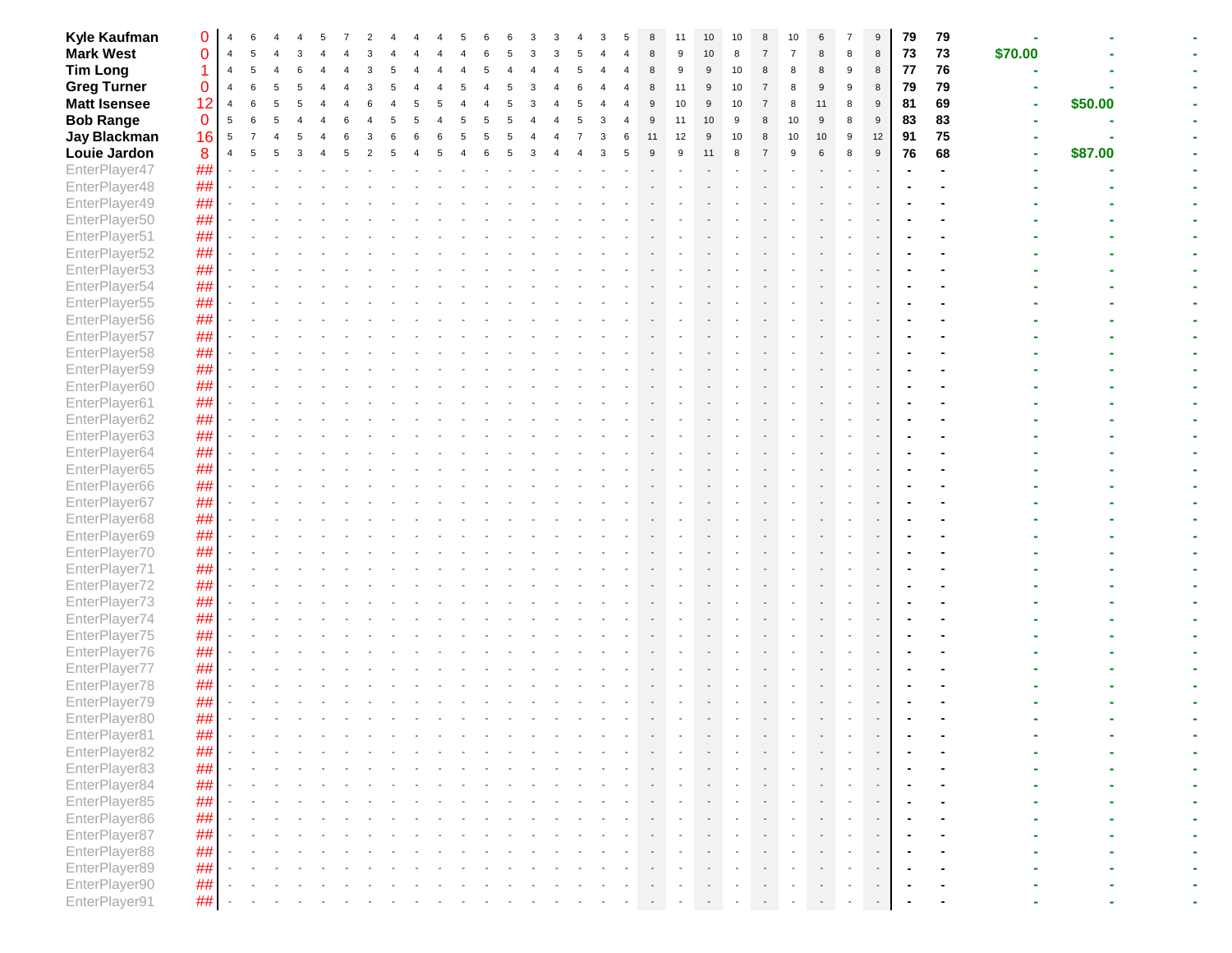|                                |                |                | $1\quad 2$     | 3 | 4 | 5  |    | 6 | 8 | 9 10 11 12 13 14 15 16 17 18 |  |  |  |  | 10 | 11   | 12 <sub>2</sub> |           |  |  | 13 14 15 16 17 18 19 |  |  |  |
|--------------------------------|----------------|----------------|----------------|---|---|----|----|---|---|------------------------------|--|--|--|--|----|------|-----------------|-----------|--|--|----------------------|--|--|--|
|                                |                | 70 69          |                |   |   | 64 | 70 |   |   | 68                           |  |  |  |  |    | #### |                 | #### #### |  |  |                      |  |  |  |
|                                |                | 3 <sup>1</sup> | $\overline{4}$ |   |   |    |    |   |   |                              |  |  |  |  |    |      |                 |           |  |  |                      |  |  |  |
| EnterPlayer120                 | $\overline{0}$ |                |                |   |   |    |    |   |   |                              |  |  |  |  |    |      |                 |           |  |  |                      |  |  |  |
| EnterPlayer119                 | $-1.1$         |                |                |   |   |    |    |   |   |                              |  |  |  |  |    |      |                 |           |  |  |                      |  |  |  |
| EnterPlayer118                 | $-2$           |                |                |   |   |    |    |   |   |                              |  |  |  |  |    |      |                 |           |  |  |                      |  |  |  |
| EnterPlayer117                 | $-3$           |                |                |   |   |    |    |   |   |                              |  |  |  |  |    |      |                 |           |  |  |                      |  |  |  |
| EnterPlayer116                 | $-4$           |                |                |   |   |    |    |   |   |                              |  |  |  |  |    |      |                 |           |  |  |                      |  |  |  |
| EnterPlayer115                 | $-5$           |                |                |   |   |    |    |   |   |                              |  |  |  |  |    |      |                 |           |  |  |                      |  |  |  |
| EnterPlayer114                 | $-6$           |                |                |   |   |    |    |   |   |                              |  |  |  |  |    |      |                 |           |  |  |                      |  |  |  |
| EnterPlayer113                 | $-7$           |                |                |   |   |    |    |   |   |                              |  |  |  |  |    |      |                 |           |  |  |                      |  |  |  |
| EnterPlayer112                 | $-8$           |                |                |   |   |    |    |   |   |                              |  |  |  |  |    |      |                 |           |  |  |                      |  |  |  |
| EnterPlayer111                 | -9             |                |                |   |   |    |    |   |   |                              |  |  |  |  |    |      |                 |           |  |  |                      |  |  |  |
| EnterPlayer110                 | ##             |                |                |   |   |    |    |   |   |                              |  |  |  |  |    |      |                 |           |  |  |                      |  |  |  |
| EnterPlayer109                 | ##             |                |                |   |   |    |    |   |   |                              |  |  |  |  |    |      |                 |           |  |  |                      |  |  |  |
| EnterPlayer108                 | ##             |                |                |   |   |    |    |   |   |                              |  |  |  |  |    |      |                 |           |  |  |                      |  |  |  |
| EnterPlayer107                 | $\# \#$        |                |                |   |   |    |    |   |   |                              |  |  |  |  |    |      |                 |           |  |  |                      |  |  |  |
| EnterPlayer106                 | ##             |                |                |   |   |    |    |   |   |                              |  |  |  |  |    |      |                 |           |  |  |                      |  |  |  |
| EnterPlayer105                 | ##             |                |                |   |   |    |    |   |   |                              |  |  |  |  |    |      |                 |           |  |  |                      |  |  |  |
| EnterPlayer104                 | ##             |                |                |   |   |    |    |   |   |                              |  |  |  |  |    |      |                 |           |  |  |                      |  |  |  |
| EnterPlayer103                 | ##             |                |                |   |   |    |    |   |   |                              |  |  |  |  |    |      |                 |           |  |  |                      |  |  |  |
| EnterPlayer102                 | $\# \#$        |                |                |   |   |    |    |   |   |                              |  |  |  |  |    |      |                 |           |  |  |                      |  |  |  |
| EnterPlayer101                 | $\# \#$        |                |                |   |   |    |    |   |   |                              |  |  |  |  |    |      |                 |           |  |  |                      |  |  |  |
| EnterPlayer100                 | ##             |                |                |   |   |    |    |   |   |                              |  |  |  |  |    |      |                 |           |  |  |                      |  |  |  |
| EnterPlayer99                  | ##             |                |                |   |   |    |    |   |   |                              |  |  |  |  |    |      |                 |           |  |  |                      |  |  |  |
| EnterPlayer98                  | ##             |                |                |   |   |    |    |   |   |                              |  |  |  |  |    |      |                 |           |  |  |                      |  |  |  |
| EnterPlayer97                  | $\# \#$        |                |                |   |   |    |    |   |   |                              |  |  |  |  |    |      |                 |           |  |  |                      |  |  |  |
| EnterPlayer96                  | ##             |                |                |   |   |    |    |   |   |                              |  |  |  |  |    |      |                 |           |  |  |                      |  |  |  |
| EnterPlayer95                  | ##             |                |                |   |   |    |    |   |   |                              |  |  |  |  |    |      |                 |           |  |  |                      |  |  |  |
| EnterPlayer93<br>EnterPlayer94 | ##<br>$\# \#$  |                |                |   |   |    |    |   |   |                              |  |  |  |  |    |      |                 |           |  |  |                      |  |  |  |
|                                |                |                |                |   |   |    |    |   |   |                              |  |  |  |  |    |      |                 |           |  |  |                      |  |  |  |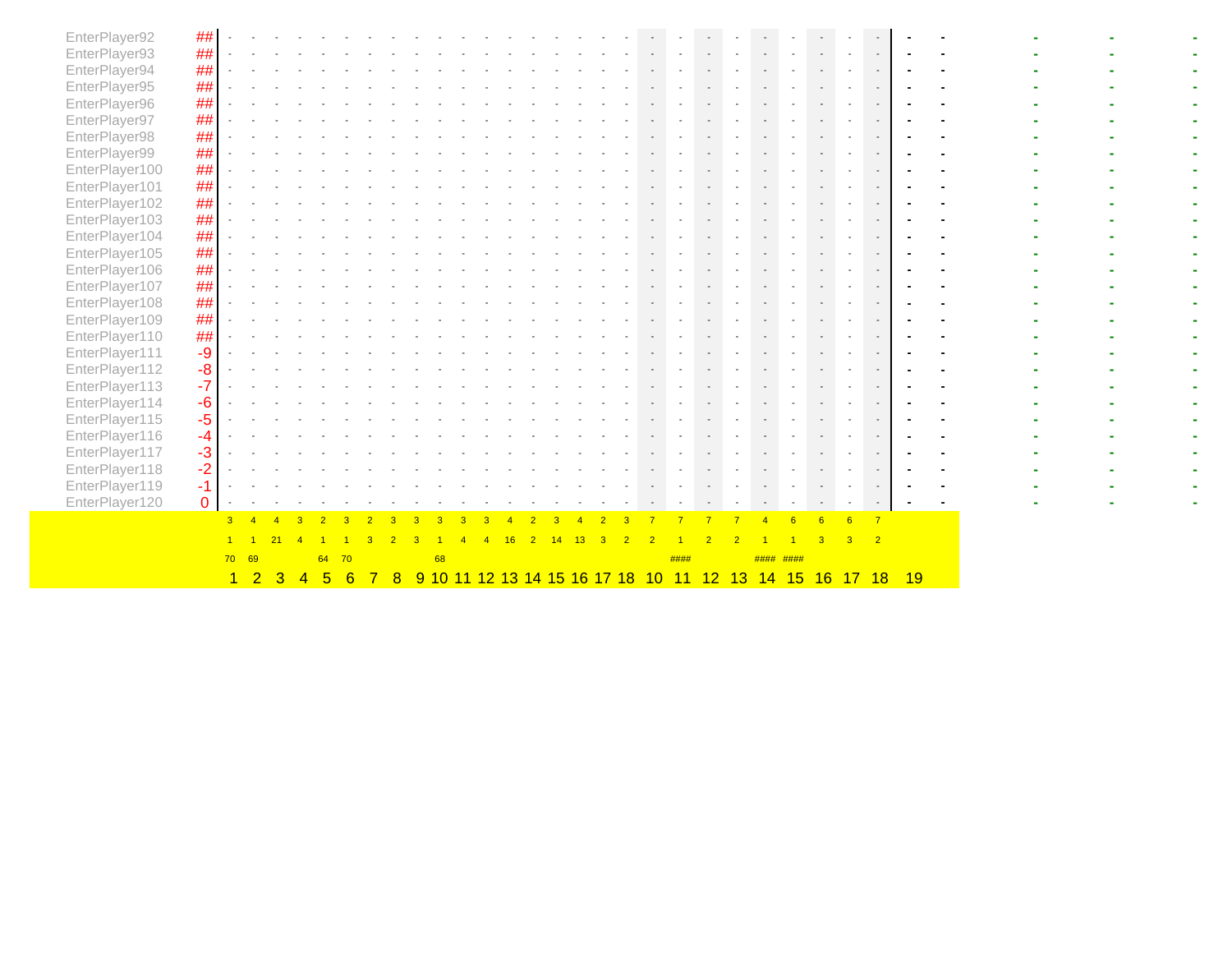

**PAYOUT SHEET** 

**\$1,000.00 \$4,350.00**



**\$333.00 -\$863.00 - \$0.00 - \$0.00 - \$0.00 - \$0.00 - \$0.00 - \$0.00 - \$0.00 - \$0.00 - \$0.00 - \$0.00 - \$0.00 - \$0.00 - -\$87.00 - \$0.00 - -\$175.00 - \$0.00 - \$0.00 - \$0.00 - -\$175.00 \$333.00 -\$838.00 - \$0.00 - \$0.00 - \$0.00 - \$0.00**

- **- -\$330.00 - \$0.00 - -\$50.00**
- **- \$0.00**
- **- \$0.00**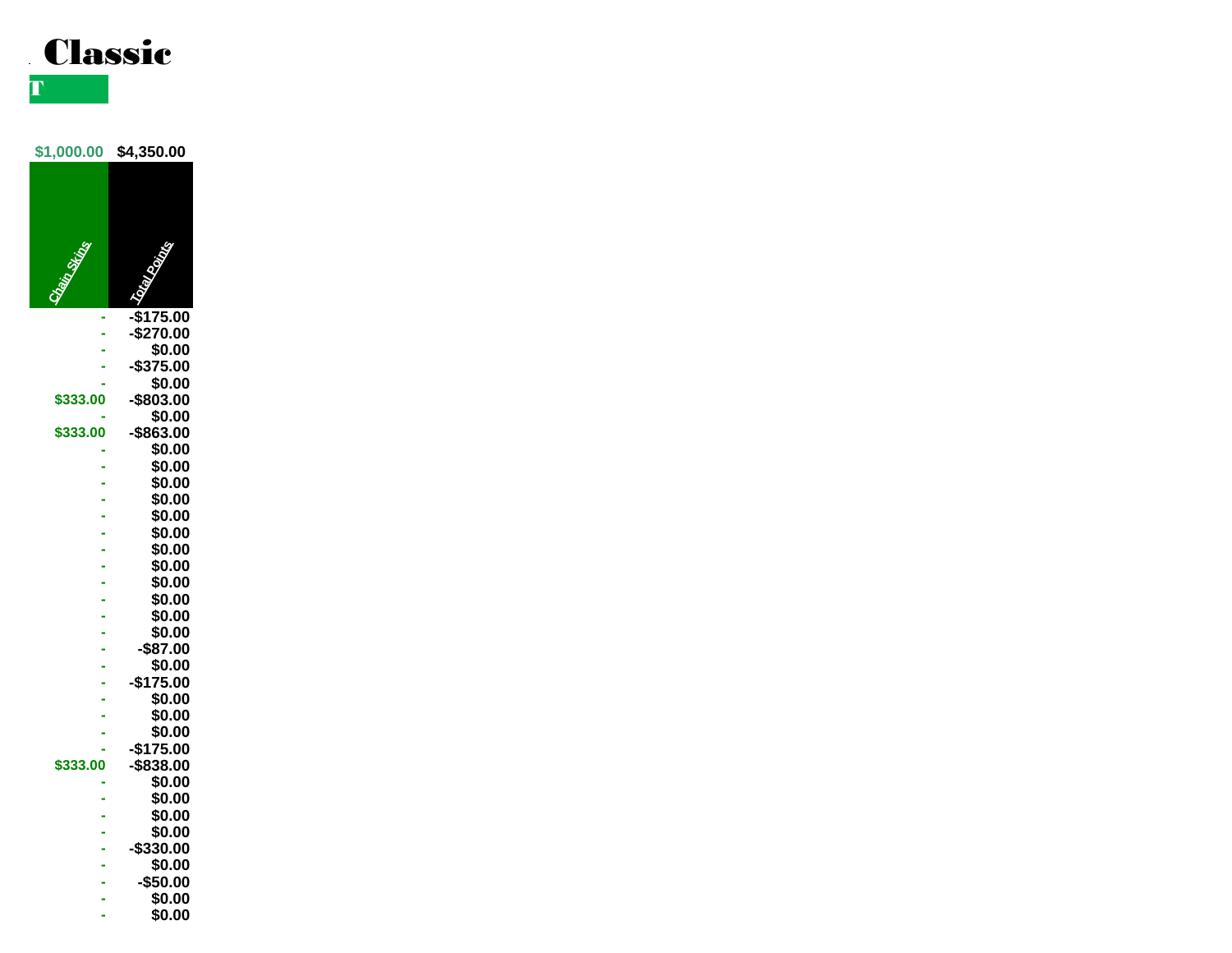|               | \$0.00           |
|---------------|------------------|
|               | -\$70.00         |
|               | \$0.00           |
|               | \$0.00           |
|               | \$50.00          |
|               | \$0.00           |
| $\frac{1}{2}$ | \$0.00           |
|               | \$87.00          |
|               | \$0.00           |
|               | \$0.00           |
|               | \$0.00           |
| ------------- | \$0.00           |
|               | \$0.00           |
|               | \$0.00           |
|               | \$0.00           |
|               | \$0.00           |
|               | \$0.00           |
|               | \$0.00           |
|               | \$0.00<br>\$0.00 |
|               | \$0.00           |
|               | \$0.00           |
|               | \$0.00           |
|               | \$0.00           |
|               | \$0.00           |
| -----------   | \$0.00           |
|               | \$0.00           |
|               | \$0.00           |
|               | \$0.00           |
|               | \$0.00           |
|               | \$0.00           |
|               | \$0.00           |
|               | \$0.00           |
|               | \$0.00           |
|               | \$0.00           |
|               | \$0.00           |
|               | \$0.00           |
|               | \$0.00           |
| $\frac{1}{2}$ | \$0.00           |
| l             | \$0.00           |
|               | \$0.00<br>\$Ი.ᲘᲘ |
|               | \$0.00           |
|               | \$0.00           |
|               | \$0.00           |
|               | \$0.00           |
|               | \$0.00           |
|               | \$0.00           |
|               | \$0.00           |
|               | \$0.00           |
|               | \$0.00           |
|               | \$0.00           |
|               | \$0.00           |